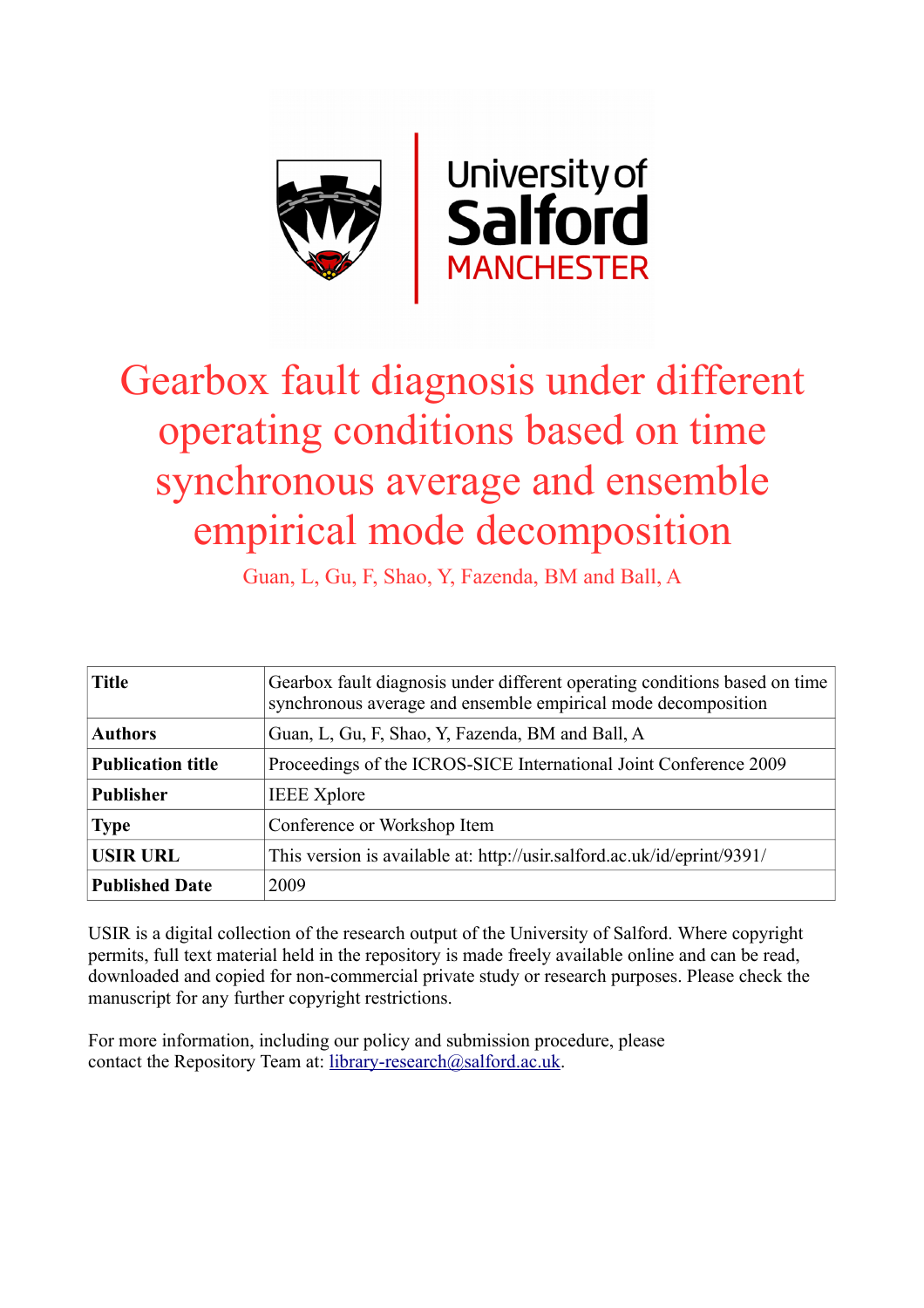# **Gearbox Fault Diagnosis under Different Operating Conditions Based on Time Synchronous Average and Ensemble Empirical Mode Decomposition**

Luyang Guan<sup>1</sup>, Yimin Shao<sup>2</sup>, Fengshou Gu<sup>1</sup>, Bruno Fazenda<sup>1</sup>, Andrew Ball<sup>1</sup>

<sup>1</sup>Department of Computing and Engineering, University of Huddersfield, UK (E-mail: l.guan@hud.ac.uk; f.gu@hud.ac.uk; b.fazenda@hud.ac.uk; a.ball@hud.ac.uk) 2

 $\alpha^2$ Mechanical Transmission Lab, Chongqing University, P. R. China

(E-mail: ymshao@cqu.edu.cn)

**Abstract:** In this paper, a new method is proposed by combining ensemble empirical mode decomposition (EEMD) with order tracking techniques to analyse the vibration signals from a two stage helical gearbox. The method improves EEMD results in that it overcomes the potential deficiencies and achieves better order spectrum representation for fault diagnosis. Based on the analysis, a diagnostic feature is designed based on the order spectra of extracted IFMs for detection and separation of gearbox faults. Experimental results show this feature is sensitive to different fault severities and robust to the influences from operating conditions and remote sensor locations.

**Keywords:** Empirical mode decomposition, Gearbox fault diagnosis, Time synchronous average

# **1. INTRODUCTION**

Gearbox is used widely as one of critical mechanical components in industry. Its condition monitoring and fault diagnosis are essential for achieving maximum service availability. In recent years, a great deal of amount of work has been carried out to develop accurate diagnosis methods based on vibration measurement. The main direction in this field is to research more effective signal processing techniques including time domain statistical parameters (kurtosis, crest factor etc.), frequency domain analysis methods (Fourier spectrum, cepstrum, wavelet, etc.), joint-time frequency representation and so on [1-3] to obtain reliable and sensitive features for incipient fault diagnosis.

The challenge in processing vibration signal from gear box is that the signal to noise ratio is low. Many factors such as operating conditions, background noise and interferences from driving motor or other equipment are all included in the measured signal. In addition, vibration sensors have to be installed remotely in many cases because of access limitation. The signals recorded far away from gear box have is more interferences due to long vibration transmission path. Therefore, more advanced methods are required to process the signals to obtain a feature which is robust to different noise and independent of operating conditions.

In this paper, an ensemble empirical model decomposition (EEMD) based method is proposed by combing EEMD with order tracking technique to extract the diagnostic feature from vibration signal adaptively. Time synchronous average (TSA) in order tracking method can help to obtain a definite periodic signal and reduce the influences from noise and the uncertainty during the adaptive process of EEMD. This method is then evaluated using the vibration data of a two stage helical gearbox diagnosis with different severity of gear damages under different operating conditions from different sensor locations.

# **2. ENSEMBLE EMD**

Empirical mode decomposition (EMD) algorithm first proposed by Huang [4] is to decompose a signal into a sum of functions named intrinsic mode functions (IMFs) which have the same number of zero crossings and extrema and are symmetric with respect to the local mean. EMD algorithm has been proven to be quite versatile in many applications for extracting signals from nonlinear and non-stationary processes [5-7].

The basic EMD algorithm can be summarized as follows [4]:

Supposing the original signal is  $x(t)$ , the residue is  $r(t)$ , the *i*th IMF is  $imf_i(t)$ 

- (1) Initialize residue:  $r_0(t) = x(t), i = 1$ ,
- (2) Initialize IMF  $h_0(t) = r_0(t)$ ,  $j = 1$
- (3) Identify all the local maxima and minima. Form the upper and lower envelopes,  $e<sub>u</sub>(t)$  and  $e<sub>l</sub>(t)$ by cubic spline interpolation.
- (4) Calculate the local mean:

$$
m(t) = \frac{e_u(t) + e_l(t)}{2}
$$

- (5)  $h_i(t) = h_{i-1}(t) m(t)$
- (6) If stopping criterion is satisfied,  $imf_i(t) = h_i(t)$ , else go to (3) with  $j = j + 1$
- (7)  $r_i(t) = r_{i-1}(t) imf_i(t)$
- (8) If  $r_i(t)$  has more than 2 extram, go to (2) with  $i = i + 1$ , else EMD finishes and  $r_i(t)$  is the residue

However, the major drawback of EMD is mode mixing which means that a single IMF either consisting of signals of disparate scales, or a signal of a similar scale residing in different IMF components.

To resolve this problem, EEMD algorithm was proposed in [8]. This new noise-assisted data analysis method defines IMF as the mean of an ensemble of trials, each consisting of the signal plus white noise. The basic idea of this method is that the added white noise will provide a uniform reference scale distribution to facilitate EMD and enhance it to avoid mode mixing[8].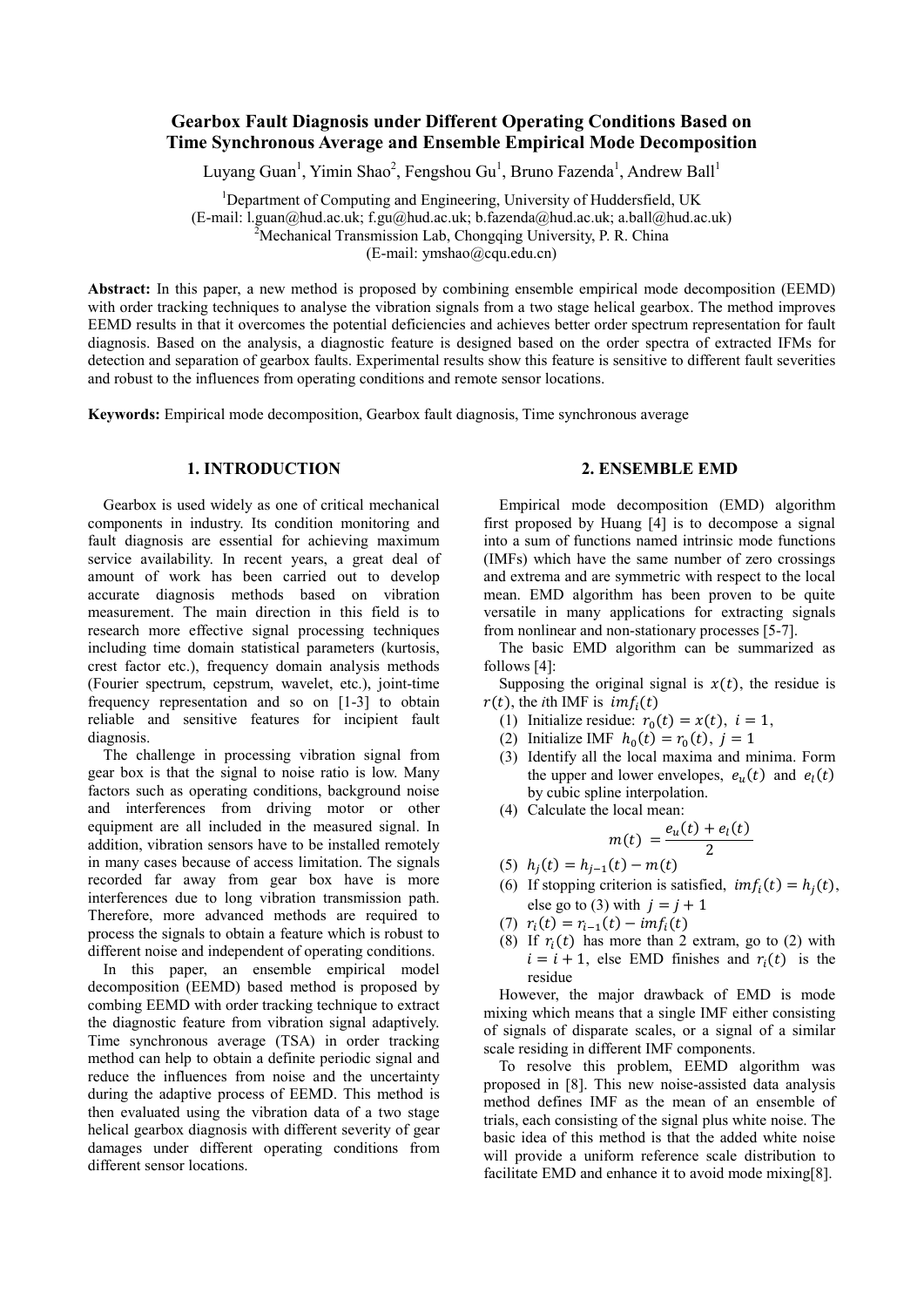Based on the original EMD algorithm introduced above, EEMD can be described briefly as follows [8]:

- (1) Add white noise to original data
- (2) Decompose the new data into IMFs by classic EMD algorithm
- (3) Repeat step(1) and (2) with independent white noise series for hundreds epochs
- (4) Calculate the mean of corresponding IMFs as the final output pattern

In this work, EEMD method is adopted as an adaptive signal extractor to obtain vibration components which are relevant to gearbox dynamics.

# **3. GEARBOX VIBRATION SIGNAL ANALYSIS BY EEMD AND ORDER TRACKING**

Order tacking has been applied to rotating machinery vibration signal processing extensively. It removes the interference of rotating speed and additive random noise so that it can obtain reliable order spectrum. However, it is difficult to eliminate the noise mixed with original signal, especially multiplicative noise. Fig. 1 shows the order spectrum of the vibration signals from healthy and faulty gearboxes under two different loads. Fault 1 has 50% damage in one tooth in tooth width direction whereas Fault 2 has 50% damage in two teeth. So Fault 2 is more serious than Fault 1 due to more damaged teeth. However, from these figures, the amplitudes of the tooth meshing frequency (order 34 which is the tooth number of the pinion of the  $1<sup>st</sup>$  gear pair) and its sidebands cannot provide a trend consistent with the severity of the damage. Although the figure shows some increase feature by amplitudes, it is hard to decide the severity of the faults based on it.

To extract a reliable feature from gearbox vibration signal, time synchronous average for order tracking technique is used to process the raw signal firstly. It is not only to remove random noise including short time transient interference, but also generate the definite periodical signal to release over-decomposition or mode mixing in EEMD and select special IMFs for the following analysis.

Secondly, The TSA signal is decomposed into IMFs by EEMD method. Since TSA signal retains the periodic feature of gear vibration to maximum. According to IMF's periodicity feature, only several IMFs are be identified and selected for fault diagnosis.

Additionally, to avoid the problem with mode mixing more, three improvements are also applied to the analysis process:

(1) Terminate EEMD when the frequency range of IMF is lower than shaft frequency. Because characteristic frequencies are usually higher than shaft frequency in gearbox vibration signal processing.

(2) Select the IMFs which exhibit more periodic characteristics. In theory, the vibration signal of gearbox should be periodic. IMFs obtained from TSA signal thus should be periodic. In contrast, the non-periodic IMFs may result from the noise or the other origins in the

EMD process and could be ignored.

(3) Combine the selected IMFs into one IMF as gearbox feature signal for subsequent processing if more than one IMF is selected. This avoids the over-decomposition problem.

Then the order spectrum of the combined IMF is calculated.

Finally, based on the order spectrum of IMF, feature for gearbox fault diagnosis is extracted to achieve robust performance under different operating conditions from remote locations.



Fig. 1 Order spectrum of vibration signals from different gearboxes

## **4. EXPERIMENTAL STUDY**

The test rig consists of a reduction gearbox with two stages of helical gears as shown in Fig. 2. The gear faults were simulated be 50% of one tooth ("Fault 1" or "F1") and 50% of two teeth ("Fault 2" or "F2") of the pinion gear. Table 1 presents the details of the two sets of gears.

In the experiment, speed signal is measured with rotary encoder attached to the motor shaft. The vibration signals were recorded with 50 kHz sampling rate by 2 accelerometers mounted at two locations: gearbox casing and motor casing respectively. The signals from location 2 have more influences from other vibration origins such as driving motor. The modified EEMD method described above was applied to the vibration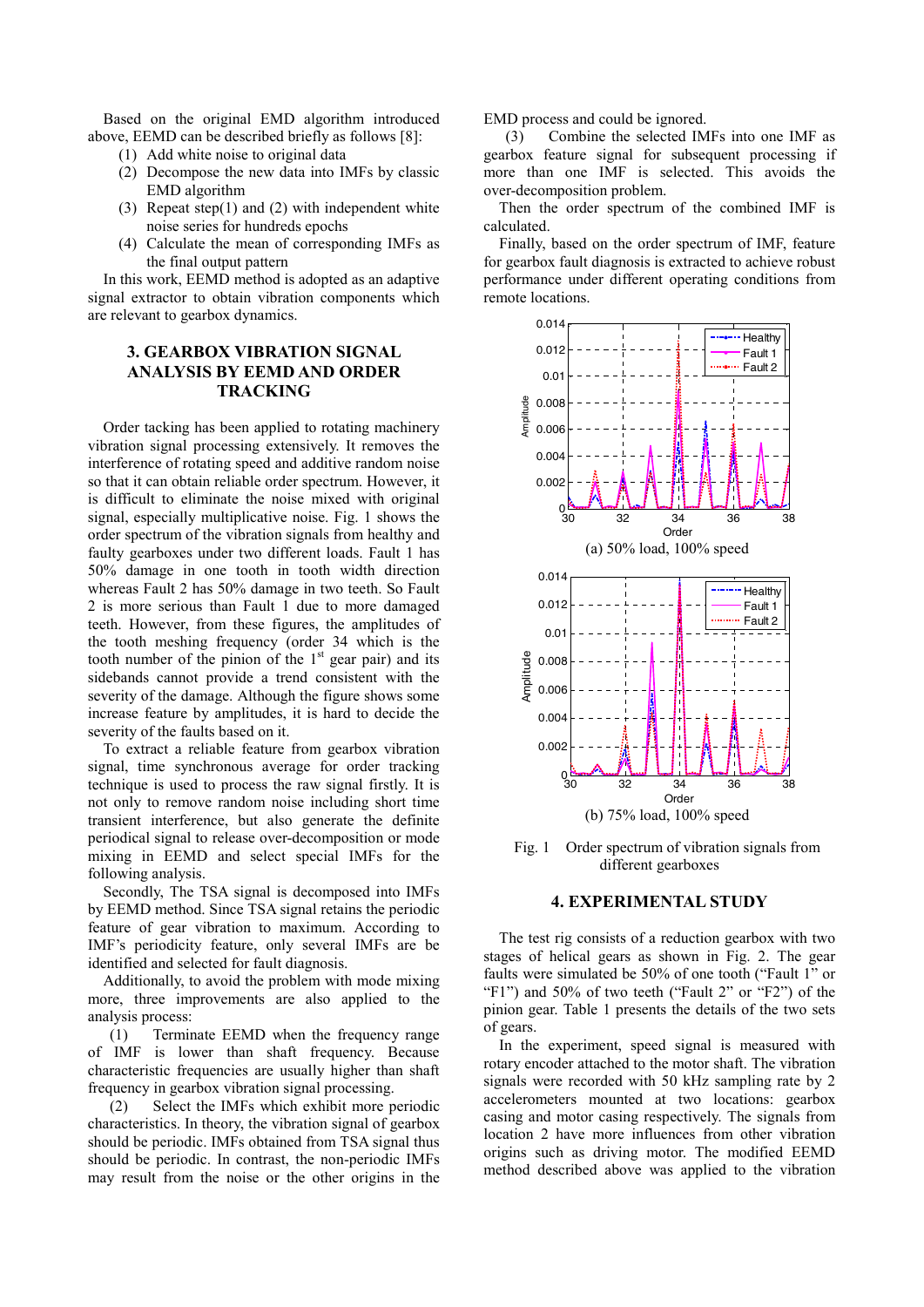signals, and then order spectrum was calculated based on the combined IMF, in comparison with the traditional order spectrum achieved by computing order tracking method.

| Parameters                 | 1st Stage | 2nd Stage |
|----------------------------|-----------|-----------|
| number of teeth            | 34/70     | 29/52     |
| full speed of shaft        | 24.33Hz   | $6.59$ Hz |
| tooth meshing<br>frequency | 827.73Hz  | 342.7Hz   |
| contact ratio              | 1.359     | 1.479     |
| overlap ratio              | 2.89      | 1.478     |

### Table 1 Gearbox specification



Fig. 2 Gearbox test rig

im f1

im f4



### **4.1 IMFs obtained by modified EEMD**

Fig. 3 (a) and (b) show the first five IMFs obtained by EEMD and EMD respectively from the same vibration signal with 75% load and 100% speed.

Comparing the time domain waveforms, the IMFs obtained by EEMD are less influenced by boundary effect which can results in distorted peaks at the beginning and end of data frames, as shown in the  $5<sup>th</sup>$ IMF of Fig.  $3$  (a).

Moreover, it can be seen that the  $2<sup>nd</sup>$  and  $3<sup>rd</sup>$  IMF have more element of periodicity over time for different operating conditions. In the conventional frequency domain, the 2<sup>nd</sup> IMF contains several higher order harmonics of tooth meshing frequency. Especially, the amplitude of the  $1<sup>st</sup>$  harmonic varies significantly with the severity of the fault evolution. On the other hand, the 3rd IMF contains only the fundamental tooth meshing frequency and its sidebands. They also vary with fault severity. These characteristics mean that IMFs can be the potential signal components for fault diagnosis.



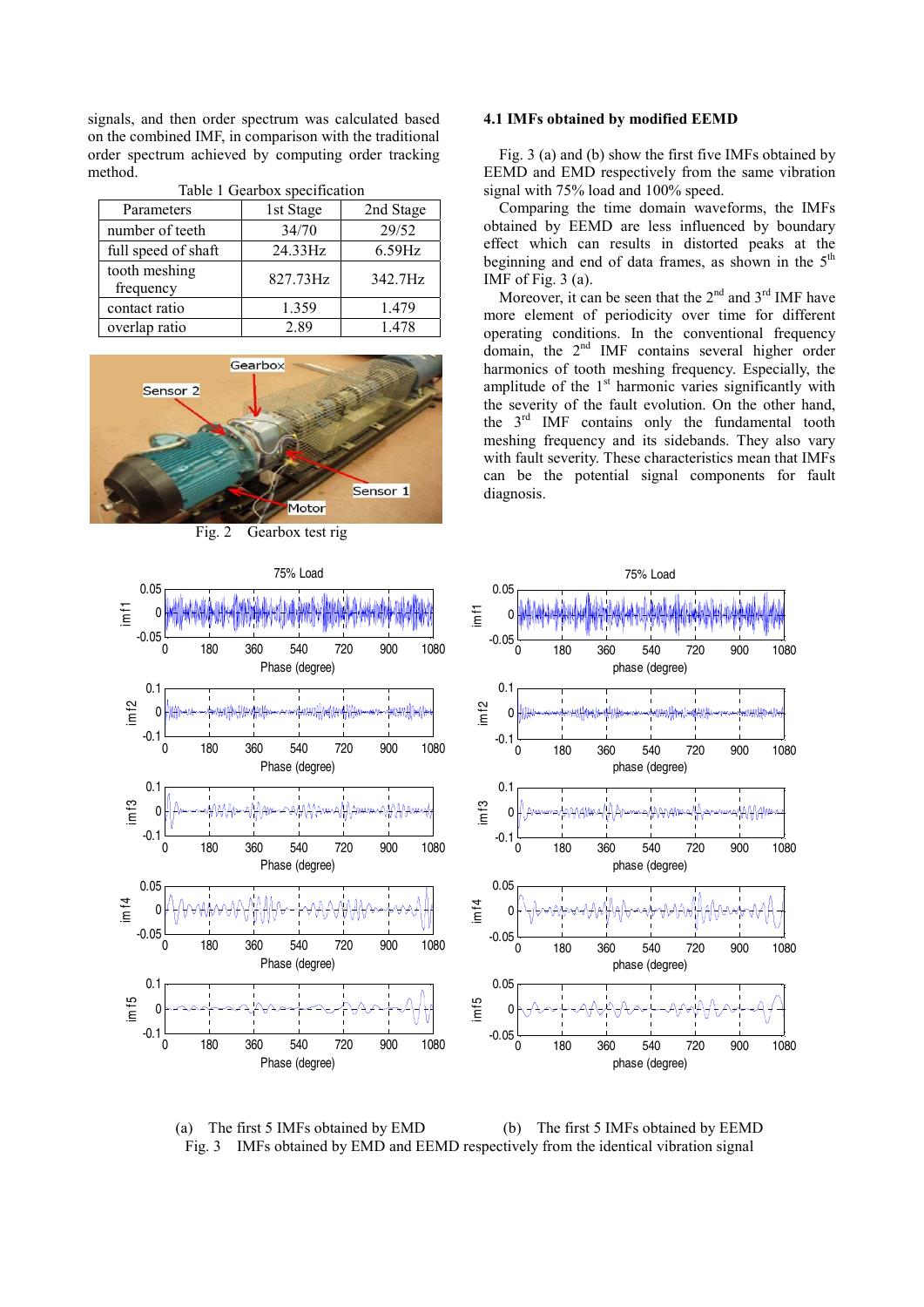

Fig. 4 Order spectrum at 1<sup>st</sup> harmonic of tooth meshing frequency obtained by traditional order tracking method



Fig. 5 Order spectrum of IMF at the  $1<sup>st</sup>$  harmonic of tooth meshing frequency (75% load)







Fig. 7 Order spectrum of IMF at the  $1<sup>st</sup>$  harmonic of tooth meshing frequency (25% load)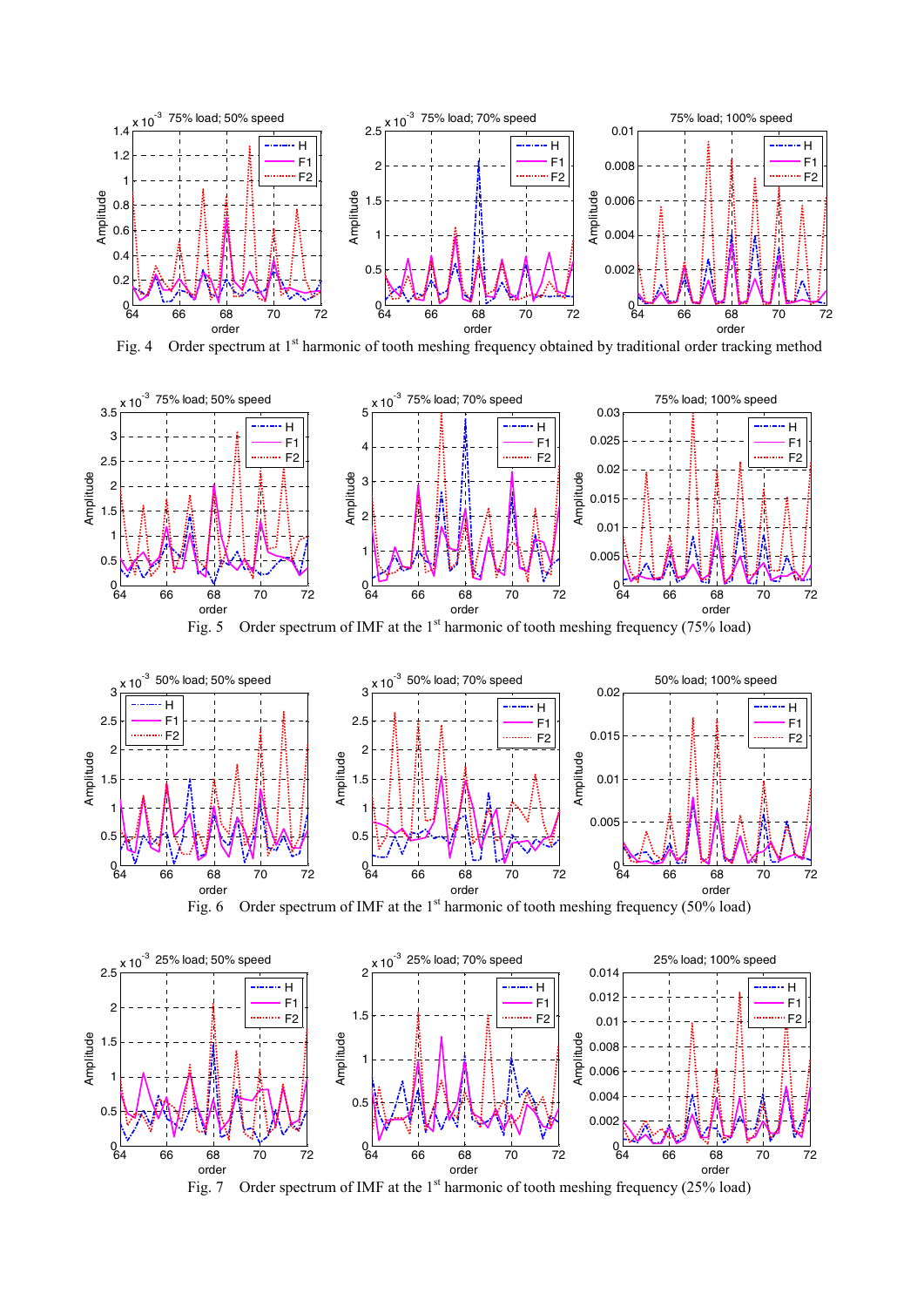### **4.2 Order spectrum of selected IMFs under different operating conditions**

Fig. 4 and Fig. 5 are the order spectra for traditional order tracking method and the proposed method respectively. The order spectra are calculated at shaft order 68 (the tooth number multiplied by 2 for the  $1<sup>st</sup>$ harmonic component) based on the same datasets recorded under 75% of load at 50%, 70% 100% of full speed respectively. In comparison with traditional order spectrum, the order spectrum of the selected IMFs shows that the amplitude of the sidebands around tooth meshing frequencies increase with the severity of the faults, providing more consistent results with the fault severity. Especially, the order spectrum of IMFs for the condition of 75% load and 70% speed shown by the middle graph in Fig. 5, show much higher amplitude for the Fault 2, compared with that of the traditional method.

To examine the performance of IMF's order spectrum under different operating conditions, the order spectra is obtained from the 2nd and 3rd IMFs which are selected based on the periodicity feature. Fig. 5- Fig. 7 show the order spectra of IMFs around the  $1<sup>st</sup>$  harmonic of tooth meshing frequency respective to different speed and load. In general, the amplitude is the lowest for the healthy gear and the highest for the Fault 2. The spectral amplitudes show an increase trend consistent with the fault severity for all the operating conditions.

### **4.3 Diagnostic feature from order spectrum**

From the order spectrum of selected IMF under multiple operating conditions, it has been observed that the amplitudes of sidebands around tooth meshing frequency and its harmonics increase with the fault severity. Thus the values of these can be used to measure the fault directly. For an overall measure, a diagnostic feature is obtained by averaging the amplitudes over 4 pairs of sidebands at the tooth meshing frequency and its first 4 harmonics. Fig. 8 shows the performance of this diagnostic feature. Obviously, the value of the feature increases with the fault severity and varies with the operation condition consistently.

To evaluate the effectiveness and robustness of the EEMD based method to changes of sensor locations, the signal recorded by the sensor located on the motor casing (shown in Fig. 2) is also processed with this method to extract the feature under the same operating conditions. The results in Fig. 9 show that the feature values extracted from the signal recorded by sensor 2 also has a gradual increase trend with fault severity under all operating conditions, demonstrating that the method can produce correct results even if the signal have more noise.







Fig. 9 Average amplitude of the sidebands around tooth meshing frequency and its harmonics (Sensor is fixed on the motor casing)